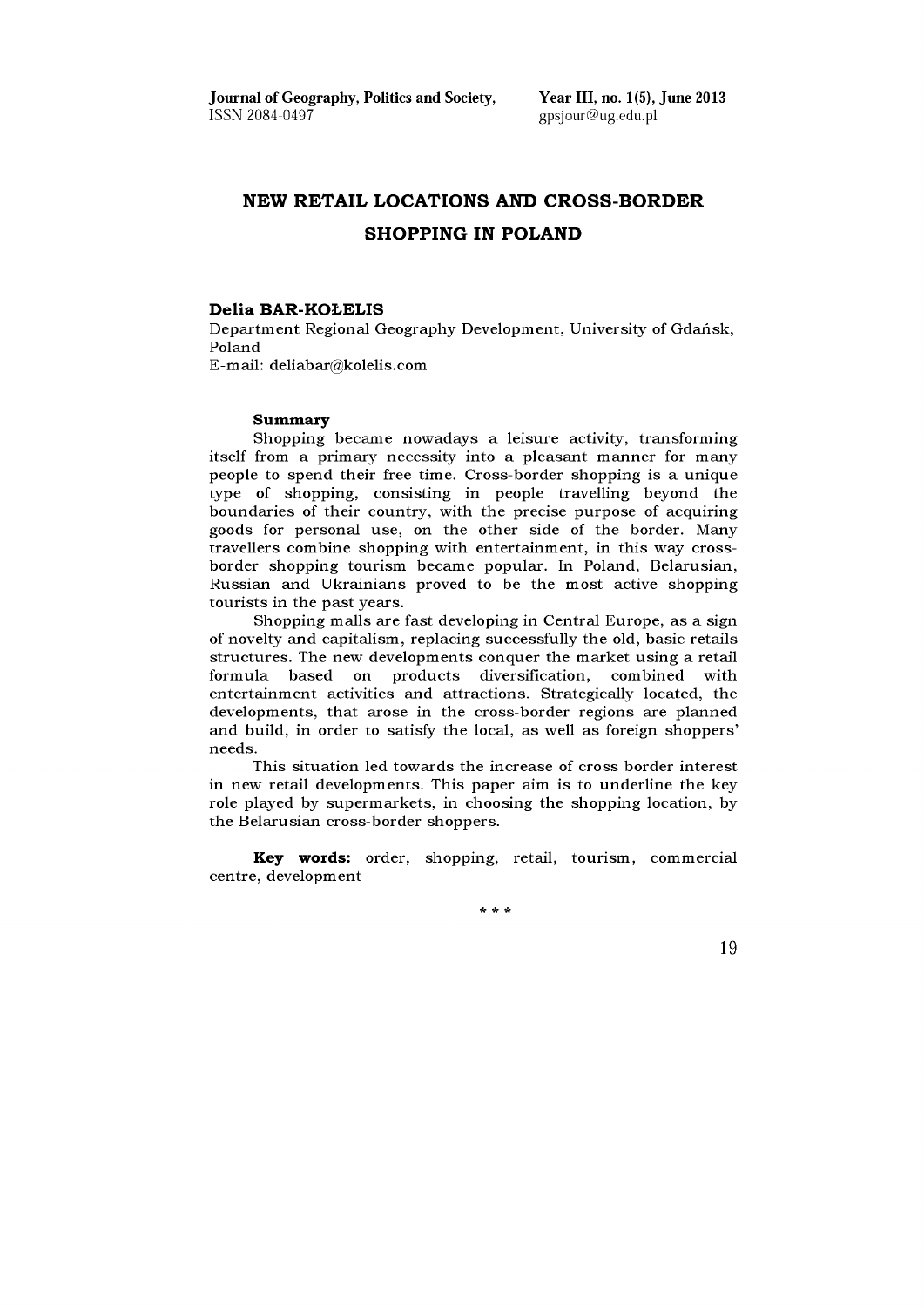#### **Introduction**

In late years, shopping evolved from a simple sell-buy activity, into a leisure one, becoming a regular, pleasant manner for many people to spend their free time. The consumers' behaviour changed a lot during the last century, with shopper altering their approach on the way they are doing the purchase. Shopping lists, known since ancient Rome<sup>1</sup>, along with the examination of goods and services, were the primordial factors for purchase decisions. In our times, shopping developed and diversified, from the supermarket shopping style, with customers choosing and picking their own goods, towards window-shopping<sup>2</sup>, which puts the focuses on the time spent on shopping rather than on the acquisition, or home shopping<sup>3</sup>, in front of the TV or personal computer.

The increase of mobility, lead towards the increase of shopping in places far away from people's home communities (Timothy, 2005) which, ones they became cheaper, they also became more popular. Nowadays, many shoppers choose to travel in order to complete their shopping activity, being interested in finding products, not present in the proximity of their homes or work places, better priced, unique or of better quality.

The following study aims to make a parallel between the evolvement of cross border shopping tourism and the development of new retail locations, like hypermarkets and shopping centres. Sensing the cross-border shopper's potential, retail developers started to pay attention to crossborder regions and began focusing their projects in these areas. Strategically located and adapted to new customers' needs and demands, the new retail developments that arose in the cross-border regions are planned and build, in order to satisfy the local, as well as foreign shoppers' requests. On the other hand, the cross-border shoppers' preferences when it

 $^3$  Home shopping is an activity that involves purchase of products from the privacy of your one home, using mail, telephone or internet. In the case of home shopping the products are display in catalogues, printed leaflets, periodicals, on TV, radio or online.



 $<sup>1</sup>$  According to the historian Dr Roger Tomlin, one of the documents found at Hadrian 's Wall in</sup> 1970s, is a shopping list from a Roman soldier.

<sup>&</sup>lt;sup>2</sup> Window-shopping is an activity that involves walking through a shopping district, a mall or a store, with the purpose of looking at the products on display, rather than to purchase them.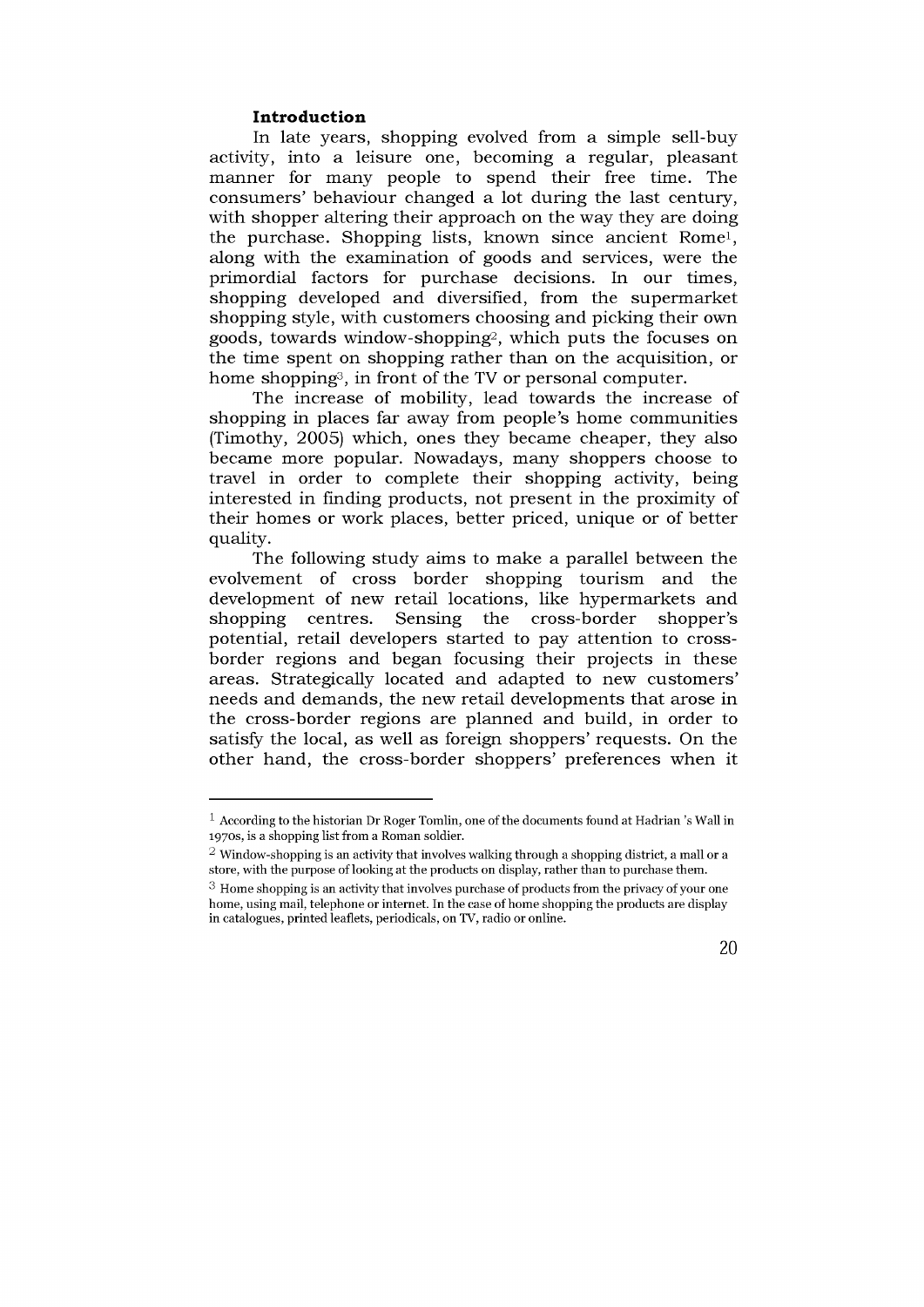com es to shopping locations changed along the years, as it reflects the study conducted by the author in Bialystok. The study revealed the key role played by the supermarket, in choosing the shopping location, by the Belarusian crossborder shoppers.

## **Cross-border shopping**

Naturally, consumption across borders appears in many forms regarding both time and spaces and many differences can be detected in the circumstances and motivations of shopping. Shopping or consuming across borders can be interpreted from a number of different perspectives (Tömöri, M., 2010). In a wide sense we can refer to cross-border shopping as any purchase made from retailers or suppliers located on the other side of the border. In this case, cross border shopping includes beside purchases made during trips in the neighbouring country also distance shopping by mail, telephone or through internet.

The intention of this study is to correlate the retail developments with cross-border shopping in Poland; therefore, we find the wide definition of cross border shopping not proper to be applied here, since we need a direct contact between shoppers and retailers.

A better definition we find in the framework of tourism, where is discussed the relation between shopping and tourism, which is divided into two categories. The first one where the primary purpose of the tourist trip is to shop is termed 'shopping tourism'. The second is called 'tourist shopping', where shopping is done as a secondary activity during a trip which might be motivated primarily by something other than shopping (e.g. sunbathing, ecotourism, etc.) (Timothy, 2005). Cross-border shopping tourism, therefore, can be describe as an activity starting with a trip that involves a border cross action and finishing with an entertainment activity, which in this case is shopping.

According to Timothy  $(2005)$ , there needs to be accomplish four primordial conditions for cross-border tourism to appear and develop, given by the contrast, aw areness, willingness to travel and border cross procedures.

First, it is necessary the existence of sufficient contrast between the local offer and the offer from the other side of the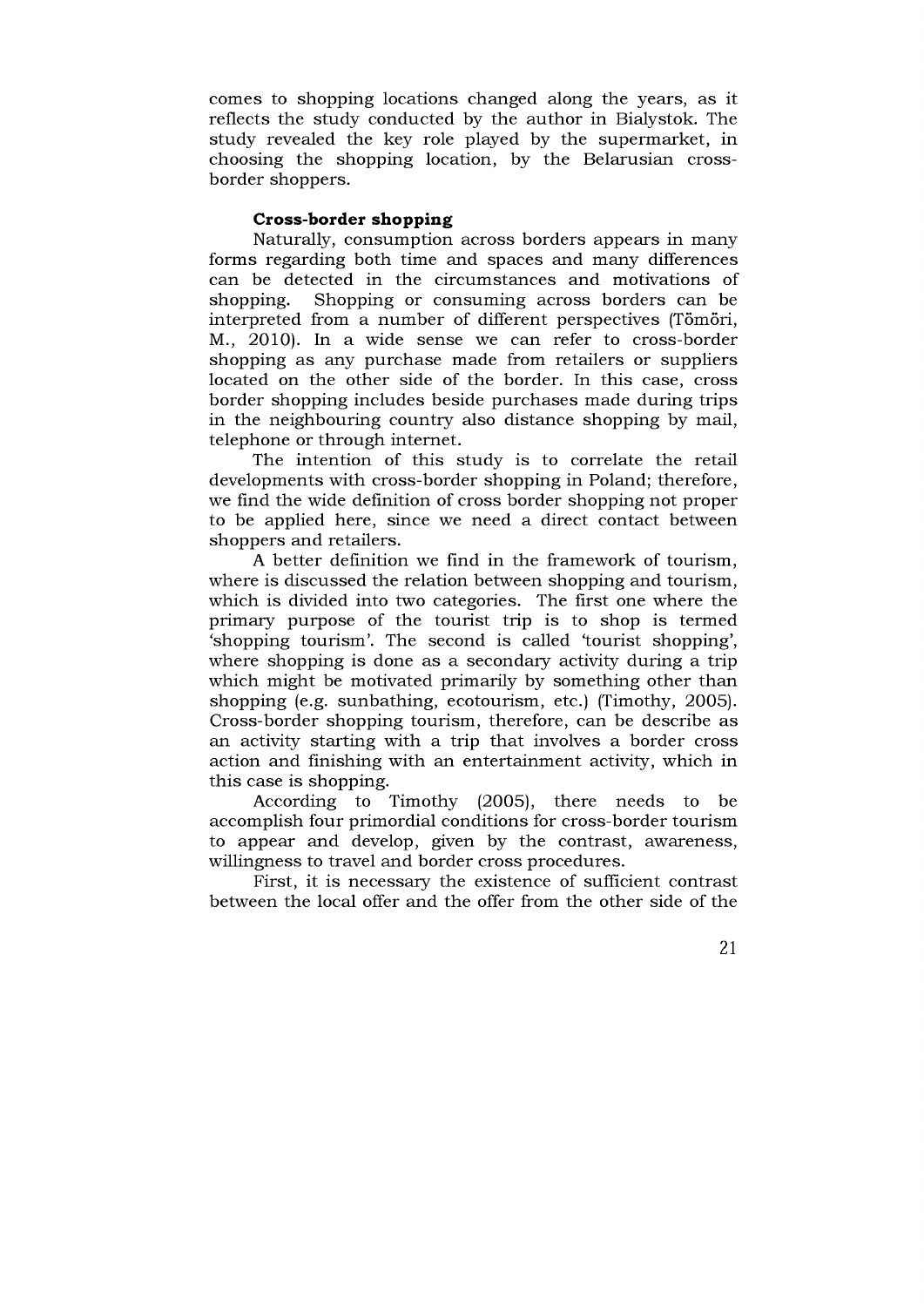border. The difference has to be noticeable at least regarding one of the following thinks: selection of goods, quality of goods and price of acquisition.

Second, it is important that people are conscious of what exists on the other side of the border, in order to get motivation for crossing the border.

Third, comes willingness to travel, generally emerged from curiosity, in terests, w ishes and personal mobility. Many people consider shopping abroad as an entertainment activity, which they can practice together with their families. Their motivation for crossing the border can be stimulated or not, by the transport infrastructure and safety they would benefit on the other side.

Forth, is the border cross procedures, which must to be rather easy and unproblematic, for the cross-border shoppers. Currently, more and more borders can be cross with little formalities and even without visas, however their situation is not always stable, depending arbitrarily on the political changes. A big number of formalities can be very discouraging for people to make the trip to the other side, regards of the market contrast and their willingness to travel.

According to Timothy (2005), there is also a set of factors that contribute to the creation and maintenance of the crossborder shopping tourism. They often give us the direction of the movement, from one country towards another. Sometimes the movement can go strictly in one direction and other times in both directions. The factors Timothy  $(2005)$  mentions are: price level, tax rates, opening hours, exchange rate between currencies, availability of a wider range of products and services, fame and marketing, proximity to the border and language.

Price is the main reason that motivates shoppers to travel abroad in order to acquire goods, however is not the only one. The original and exclusive nature of items it is also important, along with the extent of the choice and range available. Sometimes shoppers look for quality or authenticity of the products, in this case price being of no importance. Another important reason is the simple pleasure of shopping, when foreign shoppers are just browsing the shops without the intent of buying something concrete.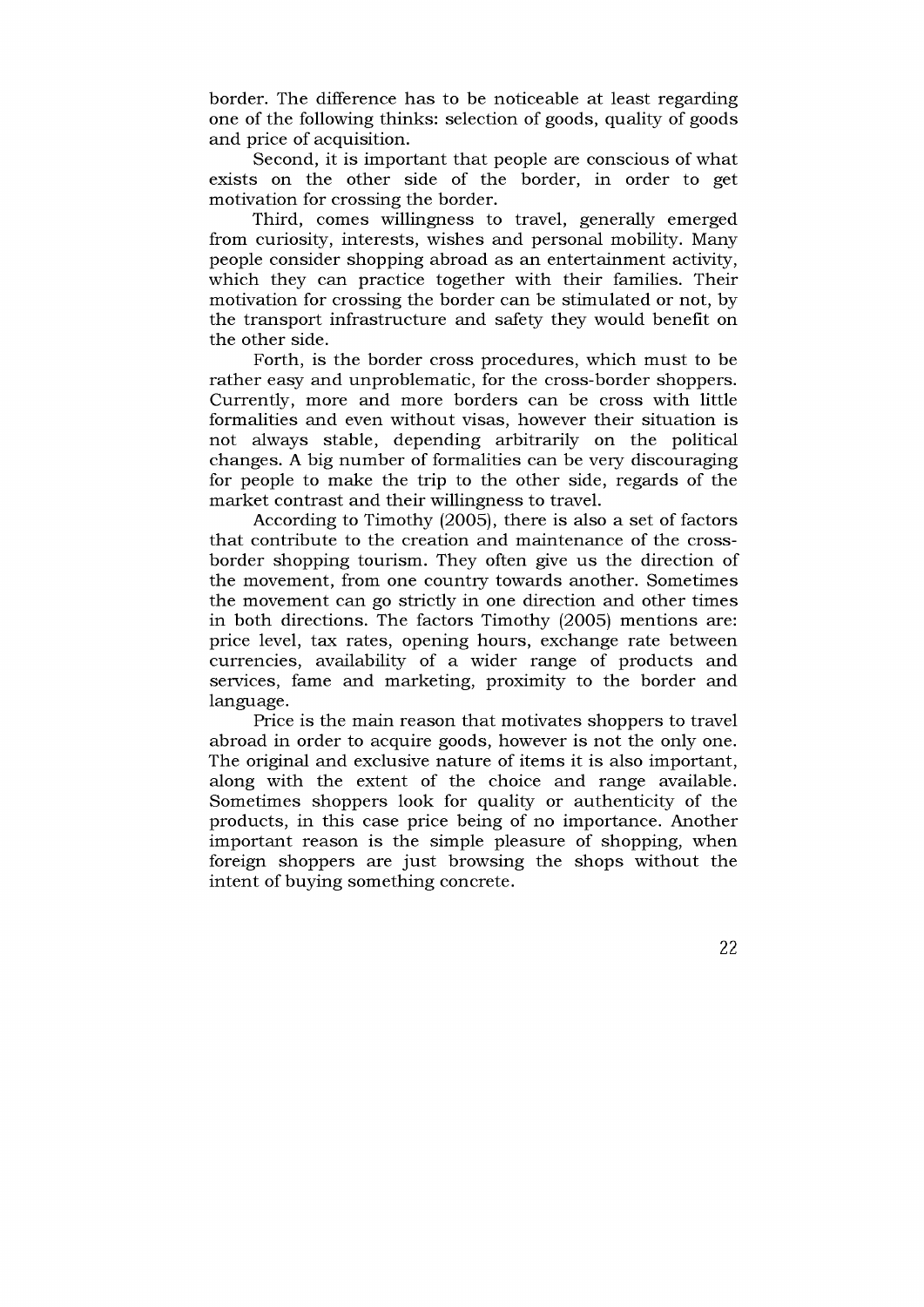In the border regions, cross-border shoppers are local consumers taking advantage of their geographical location and benefiting fully from the possibility of choosing merchandise from two different locations. In the cross-border areas, shopping on the other side of the border tends to be a regular and fairly well organized activity, sustain mainly, but not only, by the economic reason. Another reason is leisure, given by the simple pleasure of shopping.

From the economical point of view, in the border regions, cross-border shopping can have an im portant im pact over the local commerce. Its flow of purchase power, although frequently goes unobserved by the local retailers, sometimes shapes the market demand. A business focus strictly on cross border shopping tourists it is a risky one, and will probably prove unprofitable in time, as the movement can always change direction or the customers can face unexpected difficulties in crossing the border. However, a business focus on both local demand and on shopping tourist's requests and expectations can be the wining card for a good development in cross-border region.

## **Cross-border shopping in Poland**

Cross-border consumption in Central and Eastern Europe has existed for some time but it became highly visible and more widespread during 1990s (Timothy, 2005). In Poland, like in other Eastern and Central European countries, shopping done by foreigners was greatly intensified when the limitations regarding the cross-border travel of people were lifted and the differences in prices and the living standards in the neighbouring countries were revealed (Powęska, 2008). The fall down of Iron Curtain, disclosed to consumers a new world of opportunities in matters of product choice and prices. Cross-border shopping became a regular activity, motivated by personal needs (in the case of single people acquiring goods for their own needs) and entrepreneurial possibilities (single people or organized groups of people, acquiring goods for resell).

Poweska classified in three categories (basic, main and complementary) the reasons for cross-border shopping activities in Poland in this period of transition (Fig. 1).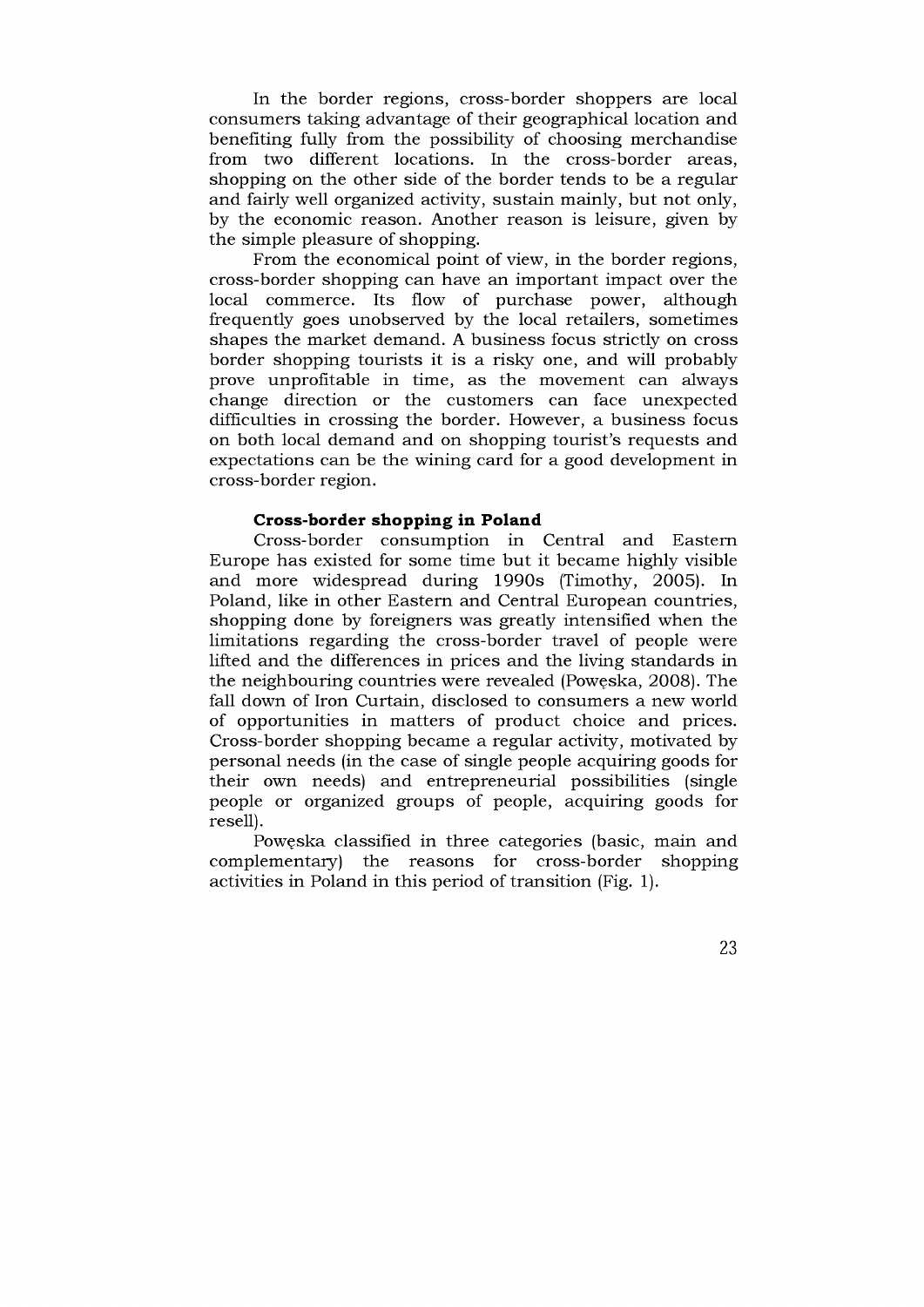

Fig. 1. Reasons for cross-border shopping in Poland Source: Halina Powęska, 2008, *The character and conditions for development of cross-border shopping in Poland in the period*  $of transition.$ 

The year 2004, when Poland joined European Union, m arked a significant changed in shopping tourism activities, as new regulations of trade installed in Poland. From here further, we are obliged to follow the cross-border shopping tourism in terms of EU or non-EU members. If at the borders with EU members, the differences in retail sector began to diminish, and cross-border shopping tourism started to slowly be replaced by touristic activities, at the borders with non-EU member, cross-border shopping began to intensify. The most active shopping tourists are coming to Poland from outside the European Union (Bar-Kołelis, Wiskulski 2012). For example, in 2010, the most active declared shopping tourists arriving in Poland were from Russia, Byelorussia and Ukrainian. The contrast offered by Polish market in terms of price, did not limit itself to traditional products, but extended to a variety of goods, from food to clothes or childcare products. For shoppers, the price advantages offered by Polish market were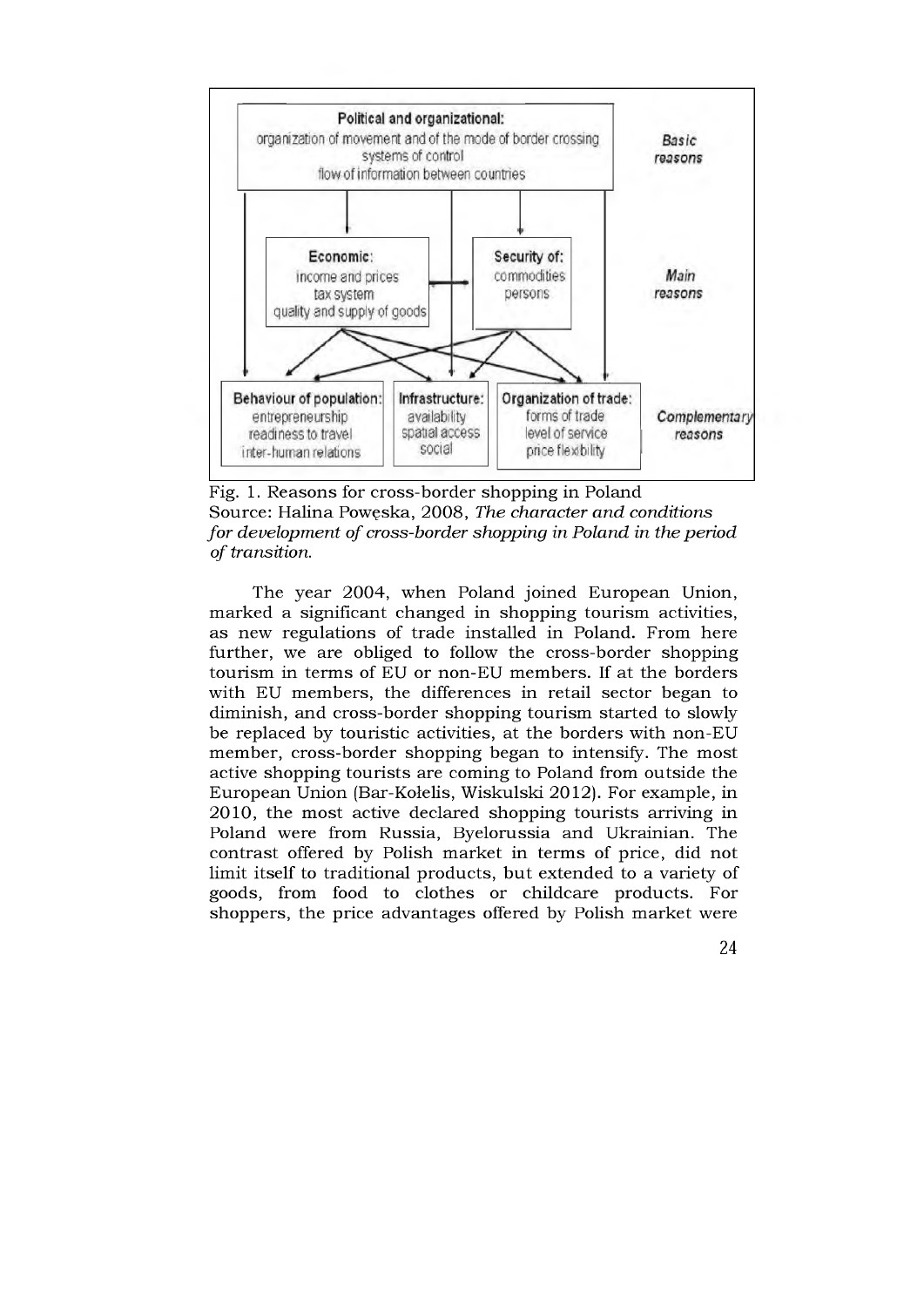doubled by the flexible opening hours and language similarities, between Slavic speaking countries.

Awareness of Polish market possibilities mainly spread between cross-border shoppers through oral way, from one to another. The places for shopping most popular among shopping tourists changed over time, being marked by internal market changes and customers' preferences. With the increase of new retail developments, based on elaborated retail formulas and sustained by marketing campaigns, started to increase the interest of retail locations managers in crossborder shopping. In this way, some of the retail locations, placed in the proximity of the borders, introduced among their marketing targets the cross-border shopping tourists, which started to benefit from planed promotional campaigns, through internet, radio or advertisement.

## **Retail m arket transform ations in Poland**

In Poland, like in other Central European countries, the retail sector underwent drastic changes since the break down of communism until to current times. The key issue in Poland was to replace the inefficient public retail system with a more efficient private retail supply (Herman, 2007). The transformations started with the so-called "small privatization", followed by a "wild-east" phase and completed with the entry of "greenfield investors" (Michalak, 2001). The entry and expansion of international retailers marked the development in Poland of Western-style retail properties, in responded to the strong dem and, closely influenced by Western consumption-oriented customs.

In the initial years of 1990s, private retailers started and conducted their business in former communistic outlet or converted retail premises, by transforming basements, apartments or garages in small shops or service locations. This period was followed by the extension of bazaars, selling both food and non-food items. Bazaars extended in the lower and middle range of the market, with small shops establishing their position at the upper end. The latter triggered some of the very first pioneering up-market retail developments, like Panorama in Warsaw (Herman, 2007). However, without a proper retail formula and anchors, the first up-market retail developments fade away. The change was brought by the start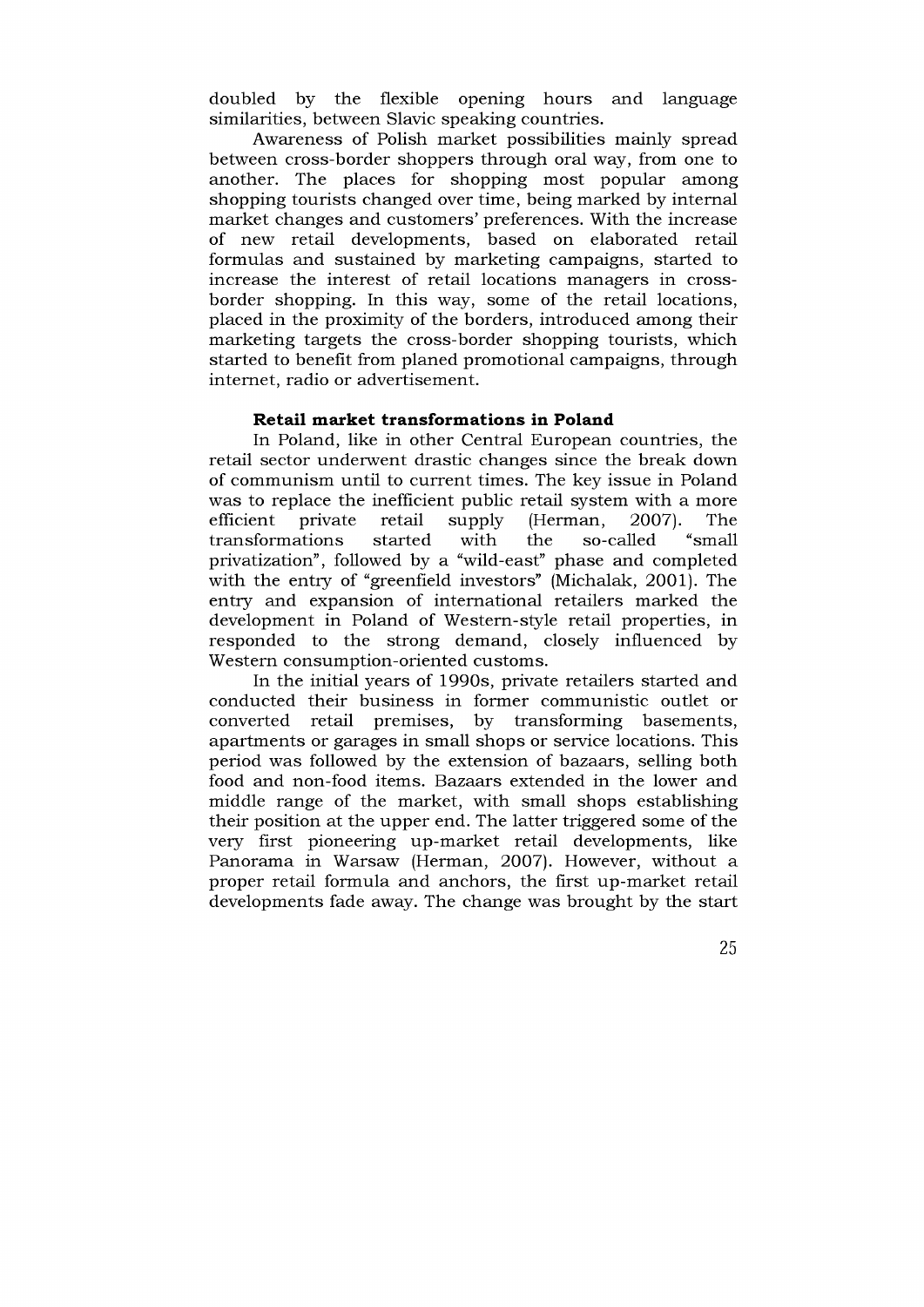of big investments in the Polish retail market, announcing the arrival of large retail prem ises like cash-and-carry, DIY stores and hypermarkets. Massive construction of large-scale retail units started and by 1998, there were over 1 600 stores of over 400 sq m floor space (Michalak, 2001). After an initial focus on the capital cities and the largest cities, hypermarkets operators shifted to secondary and tertiary cities to establish nationwide networks (Herman, 2007). From the development of hypermarkets to shopping centres was just a small step, retail developers taking quickly advantage of Poles shopping habits and growing popularity of Western shopping customs. An unprecedented dynamism of new changes took place, different types of large-scale retail units being introduced simultaneously on the Polish market (Kreja, 2004).

Shopping centres of different sizes and concepts started to speed quickly in Poland, in a fight for survival with "old type" locations. Finally, Western retails formulas based on anchors and themed shops won the Polish market, managing to successfully marrying retail with services and leisure (Kreja, 2004).

In Central Europe, as well as in Poland, shopping centres are perceived as a sign of novelty and capitalism, with full shelves of products and reverse roles, where the customers are in control and sellers are trying to please.

The new retail developments attracted the customers with well studied and tested retail formulas, that included anchor shops and a good mixture of products, services, entertainment activities and in some cases even public institutions (some commercial centres hold public offices). The culture of shopping centres developed so strongly in Central and East Europe, that some commercial centres include as well wedding facilities.

A successful shopping centre is properly design in order to cover all customers' needs and demands. The key anchor in Poland is the supermarket or hypermarket<sup>4</sup>, which is present in alm ost all successful shopping centres. Some of the first shopping centres from Poland were hypermarket malls, with a hypermarket surrounded by a few shops. Later appeared the

<sup>4</sup> The hypermarket is bigger in size than the supermarket, including as well a wider range of goods durable goods.

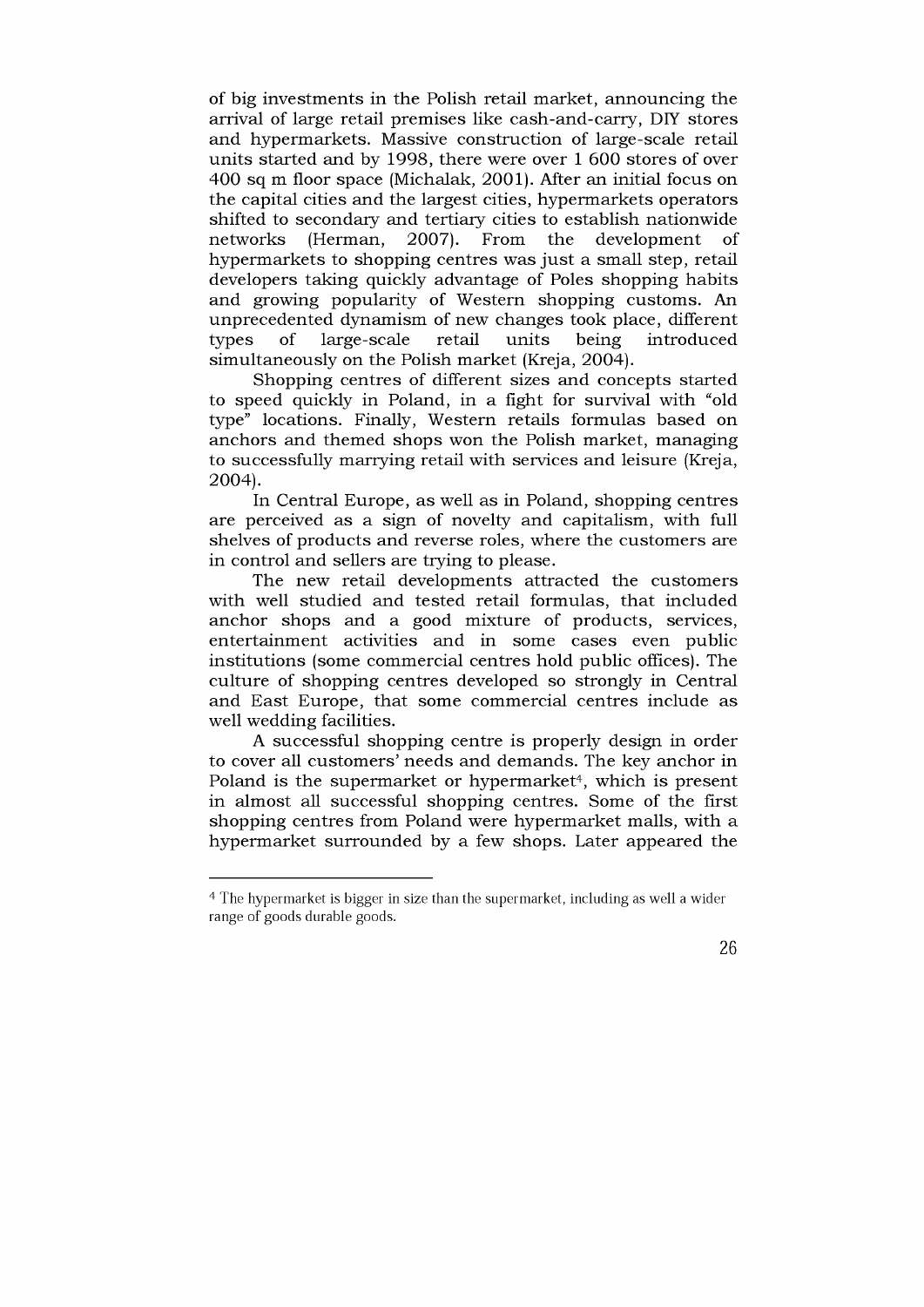shopping centres based on a tenant mixture and a profile, having around 40-50% of the leasable area allocated to the hypermarket. Slowly, the hypermarket lost ground in the favour of other anchors, like DIY or home appliance shops, in some cases transforming itself into a supermarket, situated on the bottom floor of the commercial centres (Fig. 2). However, its presence rem ains indispensable in a successful retail formula.



Fig. 2. Example of a floor plan - Shopping Centre Bielawy in Toruń

Source: http://www.torun-bielawy.pl/pl/plan-centrum

A shopping centre with a good mix of retailers has in its scheme a variety of products ranking from clothes, shoes or jew elleries, to children articles and personal hygiene products. Bigger and more complex shopping centres also comprise a library, a pharmacy, laundry and tailor services, as well as food locations, represented by coffee shops, fast food bars and re staurants.

The entertainment area vary according to the size of the shopping centre, typically consisting from a cinema, a playground location for children, bowling or climbing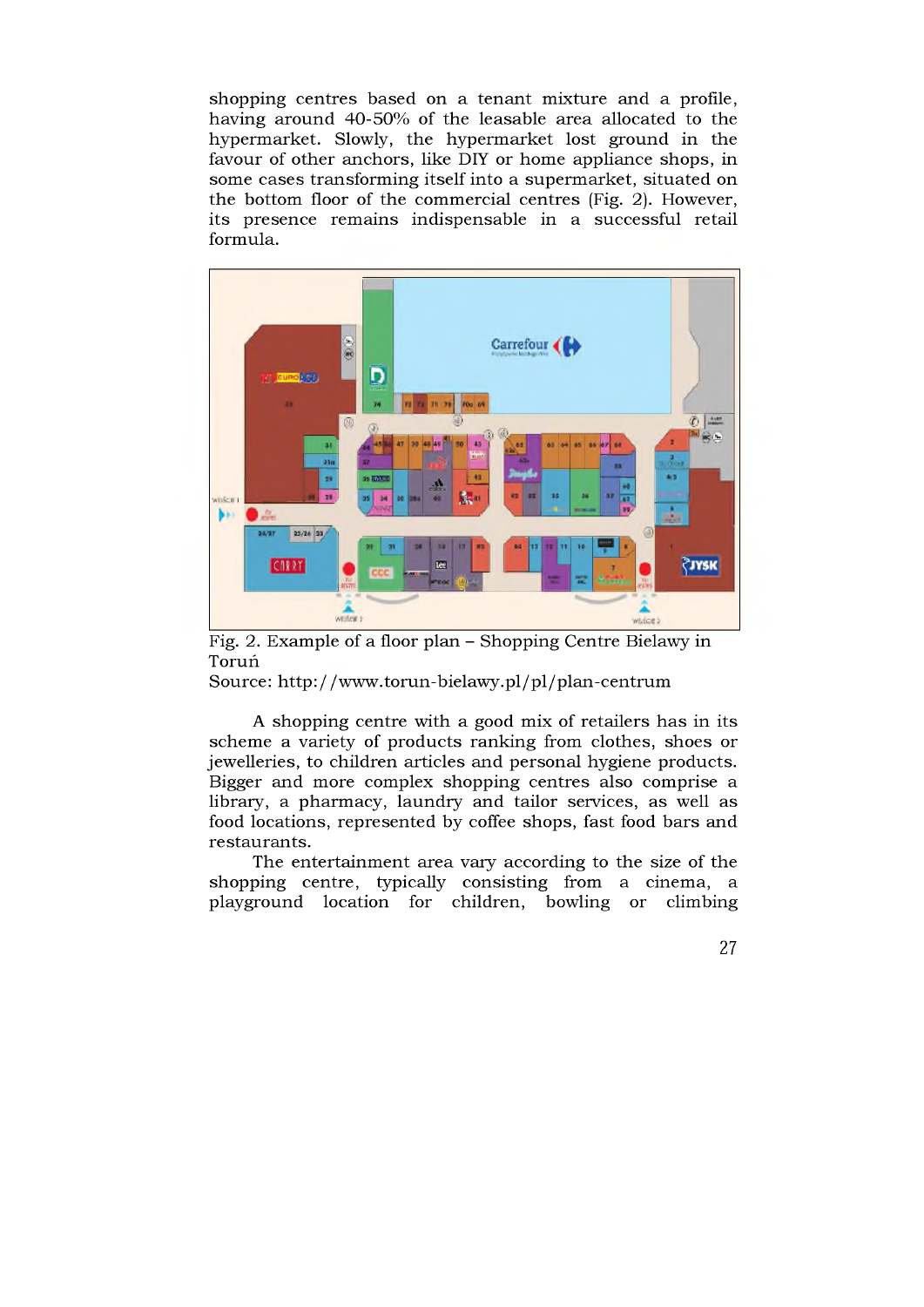premises. Each floor of the shopping centre is properly plan in order to offer similar advantages of visibility and accessibility to all tenets. All these complex and elaborate locations are well projected in order to attract and retain customers, so it is not wonder the preference of cross-border shoppers for them.

## **Cross-border shoppers and the new retail locations. B iałystok case study**

Bialystok is a city with a population of almost 300 000 inhabitants, located in the North-Eat of Poland, in the proximity of the Polish-Belarusian border. The nearest border crossing point is located at about 50 km from Bialystok.

Bialystok benefits from old and new retail developments, comprising a mixture of high-end commercial centres, with branded shops, coffee places and children playground (e. g. Alfa Centrum, Atrium Biala), hypermarkets malls (Auchan, Carrefour, Real), low prices department stores (Central Dom handlowy PSS) and bazaar markets (Bazar Palacowy).

Shopping tourism activities are widely spread in Bialystok, the presence of Belarusian shoppers in the city being a know fact among citizens and retailers. Cars with Belarusian registration plates are easily observed every day on the cities' streets or in the parking lots of commercial centres.

Retailers define Belarusian shoppers as good customers, due to the amount of merchandise they are purchasing, which sometimes rank up to 5 times more than what local customers purchasing. Some of the retails even declared that from their point of view the Belarusian shopping tourism activities sustain the retail sector from Bialystok.

A study conducted in Bialystok in the in the autumn of 2012, targeting the Belarusian cross-border shoppers, reveals the importance of new retail developments, and the crossborder shoppers preference for them (Fig. 3).

The principal locations for shopping in Poland for Byelorussian cross-border shoppers are the supermarkets/hypermarkets, chosen in a proportion of 69%, closely followed by the commercial centres with a 60% of the options. The majority of respondents, indicating the commercial centres as locations for their shopping, also indicated the supermarkets among their main preferences, and vice versa. This shows the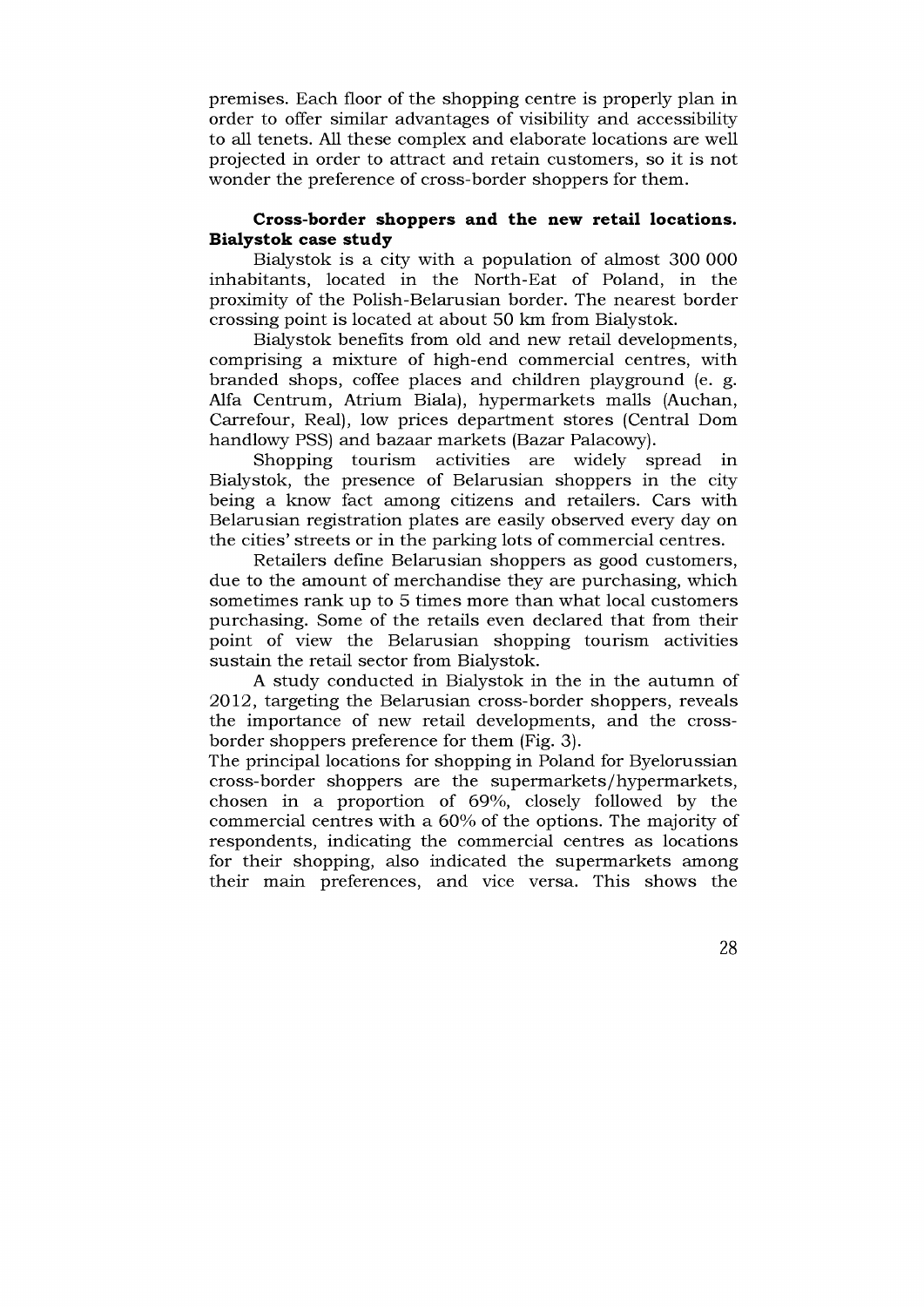correlation existing between the two retail locations and the preference of cross-border shoppers for modern retail spaces.





Next most visited location is the local markets chosen in a proportion of 43%. The majority of respondents that chosen the local m arket as shopping location, also chose the supermarket among their preferences, but very little of them chose the an-gross locations, which rank next in the top of preferences, with 29% of options. Ordinary shops are preferred in a proportion of 19%, followed by elegant or luxury shops, as well as department stores, both with 10%. The least visited locations are the pet and gifts shops, ranking with 5% of the options.

From these observations, we can assume that new retail locations gain a strong position in the cross-border shoppers' preferences and their presence in the border regions stimulates the cross-border shopping tourism activities.

#### **Conclusion**

Shopping became a leisure activity, sustain by the big variety of products and shopping locations that successfully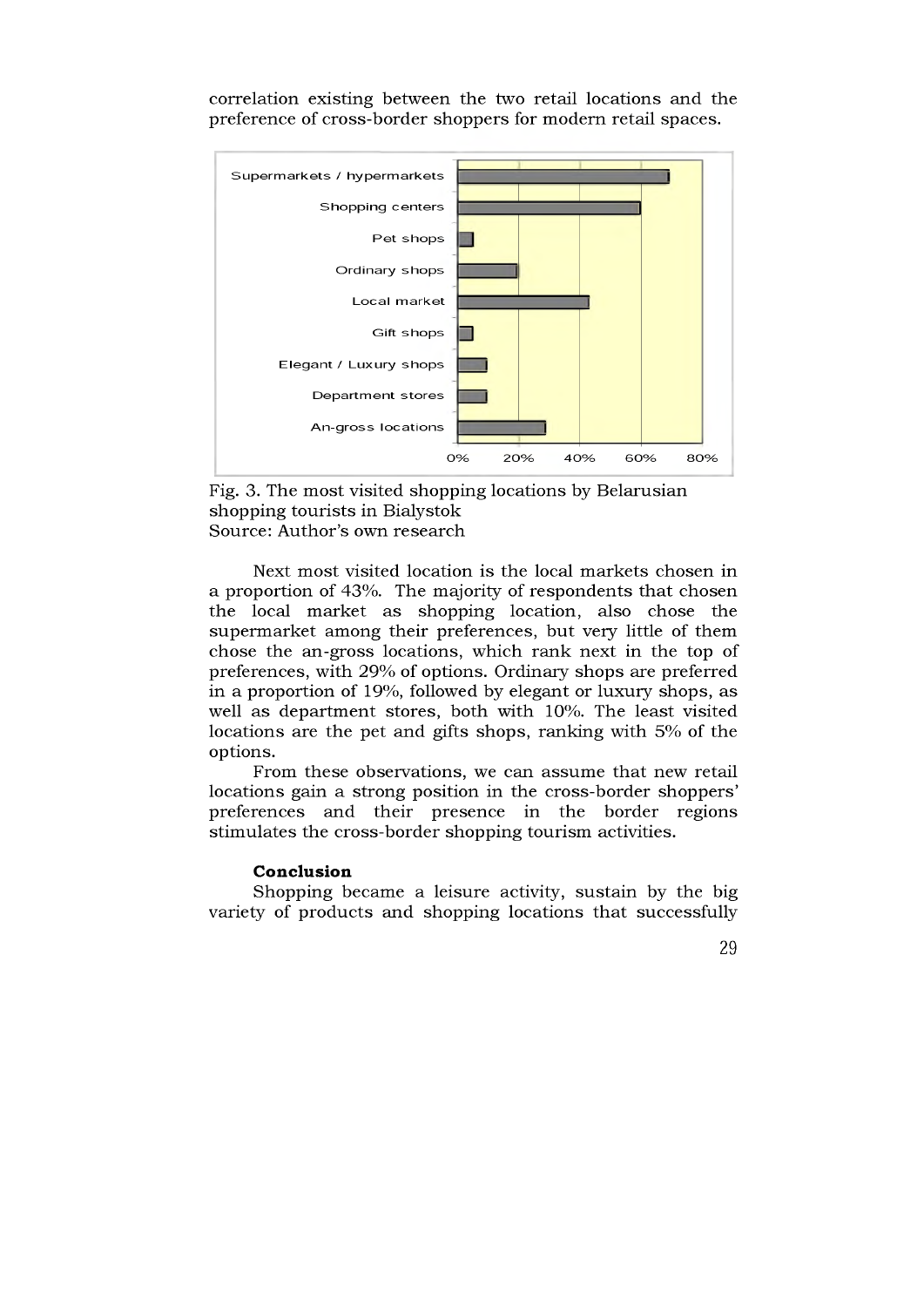combine shopping with entertainment activities. Shopping tourism activities do not focus strictly on purchase, they rather consist from the full package of enjoyment offered by the trip and entertainment given by the selection of goods. People travel for shopping, motivated by the price of goods, but this is not the only reason. Merchandise originality and exclusivity, along with the extent of choice, products availability and the pleasure of shopping are also important motivations.

Cross-border shoppers are local consumers taking advantage of their geographical location, using the possibility of choosing merchandise from two different locations. In 2010, cross-border shopping was the main reason for Russians, Byelorussians and Ukrainians to cross Polish borders. The preference of cross-border shoppers for new retail locations is easily noticeable in border cities like Bialystok, where the parking lots of commercial centres or supermarket malls are full with cars registered in Belorussia.

A successful shopping centre located in the proximity of Belarusian border, should include beside a good mix of retailers, also a strong anchor, like a supermarket or a hypermarket, the most preferred location among Belarusian cross-border shoppers.

From these observations, we draw the conclusion that commercial centres development in border areas positively influence the increase of cross-border shopping and vice versa, as the increase of shopping tourists motivates developers to invest in more retail spaces.

#### **REFERENCES**

Bar-Kołelis D., Wiskulski T., 2012, *Cross-border shopping at Polish borders. Tri-City and the Russian Tourists, [in:] Geo Journal of* Tourism and Geosites, ISDN 2065-0817, E-ISSN 2065-1198, Year V no.1, Vol. 9, May 2012, Article no. 09105-113, Oradea, s. 43-51;

CB Richard Ellis, 2010, *Poland Retail Destinations 2010*, Edition, **Warsaw** 

http://www.icsc.org, 10.05.2012

http://www.iicg.pl, 10.05.2012